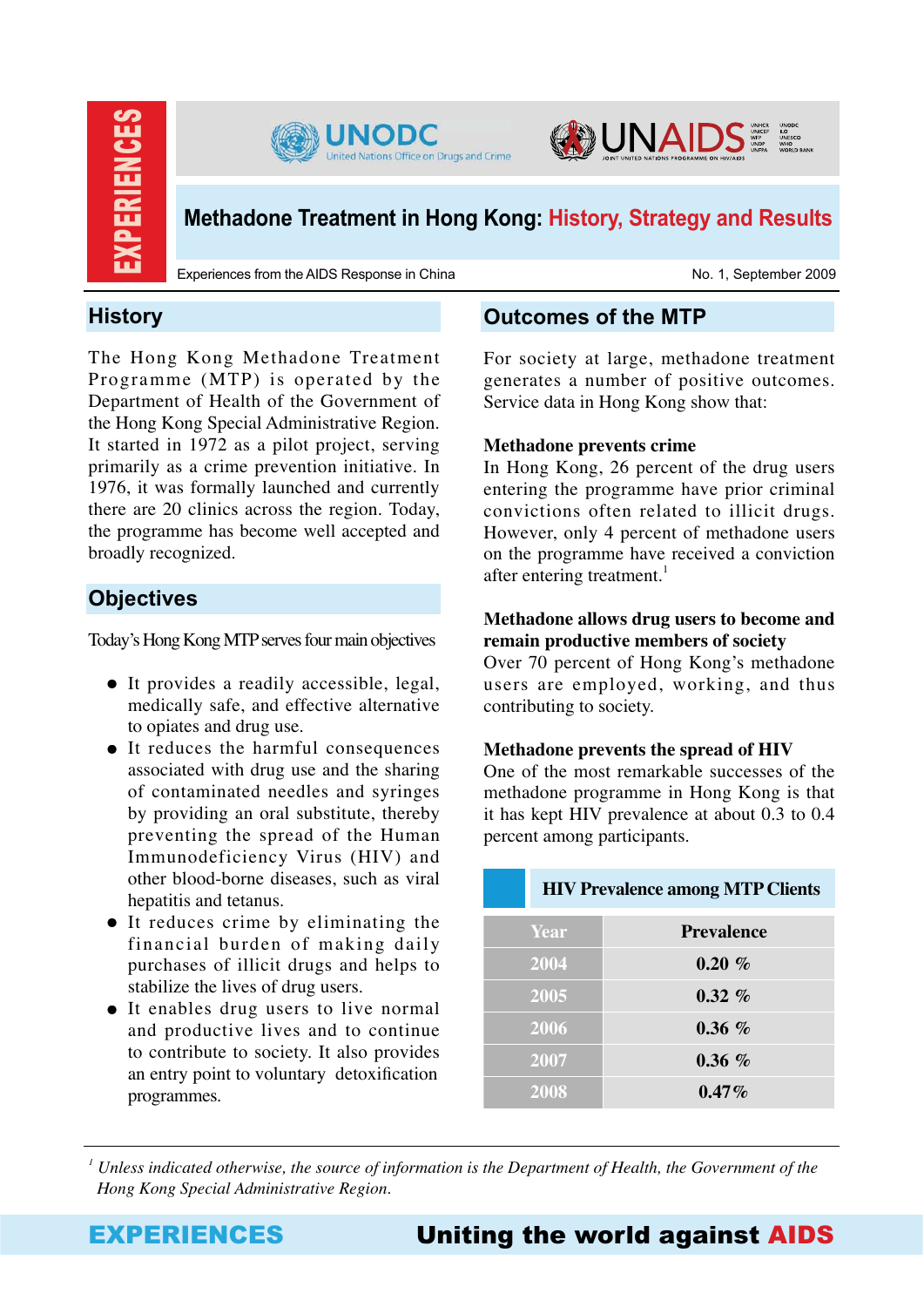## **Case Study**

Ying (not her real name) is a 25 year old female and a former heroin user. She started to inhale heroin when she was 15. She made several attempts to quit without help, but failed every time. At 17, she finally started methadone treatment with a stable intake of 25 mg per day. When she was 23 (after 6 years of methadone maintenance) she joined the detoxification programme under the Hong Kong MTP and she was successfully detoxified 6 months later. She currently works as a clerical officer at a secondary school and she has successfully reestablished positive relations with her relatives.

### **Methadone reduces intravenous drug use**

Around 40 percent of the drug users admitted into Hong Kong's methadone programme regularly injected illicit drugs at the time of admission. After entering the programme less than 10 percent of clients continue to inject drugs.

## **Minimal adverse effects on clients**

Methadone provides a safe and effective oral treatment for heroin addiction. For regular users, it is unlikely to lead to drowsiness, sedation, or intoxication. Methadone has no adverse effects on motor skills, mental capacity or employability. It can help drug users to live normal and productive lives. However, "overdosing" is possible in cases of concurrent use with other drugs, and hence caution is necessary.

## **Explaining the results**

The results generated by the Hong Kong Methadone Treatment Programme rest on a number of critical factors. These include:



### **Policy commitment**

With policy commitment from the Security Bureau, the Hong Kong MTP has established an extensive network across the territory, which provides an effective "safety net" in preventing drug-related crime.

#### **Ease and convenience of admission**

Potential participants can join the programme after presenting a valid Hong Kong identity card or passport. There is no need for referral neither is there need for an appointment. There is no waiting list, people can show-up any time during opening hours, and they can reenter the programme at will after dropping out. However, entry does require that it is established that the client is a drug user, which is assessed on-site by a trained physician. The admitting physician also ensures that a patient entering the programme does not suffer from any serious medical conditions prohibitive to methadone treatment.

### **Sufficient and adjustable dosage**

An adequate dosage of methadone is provided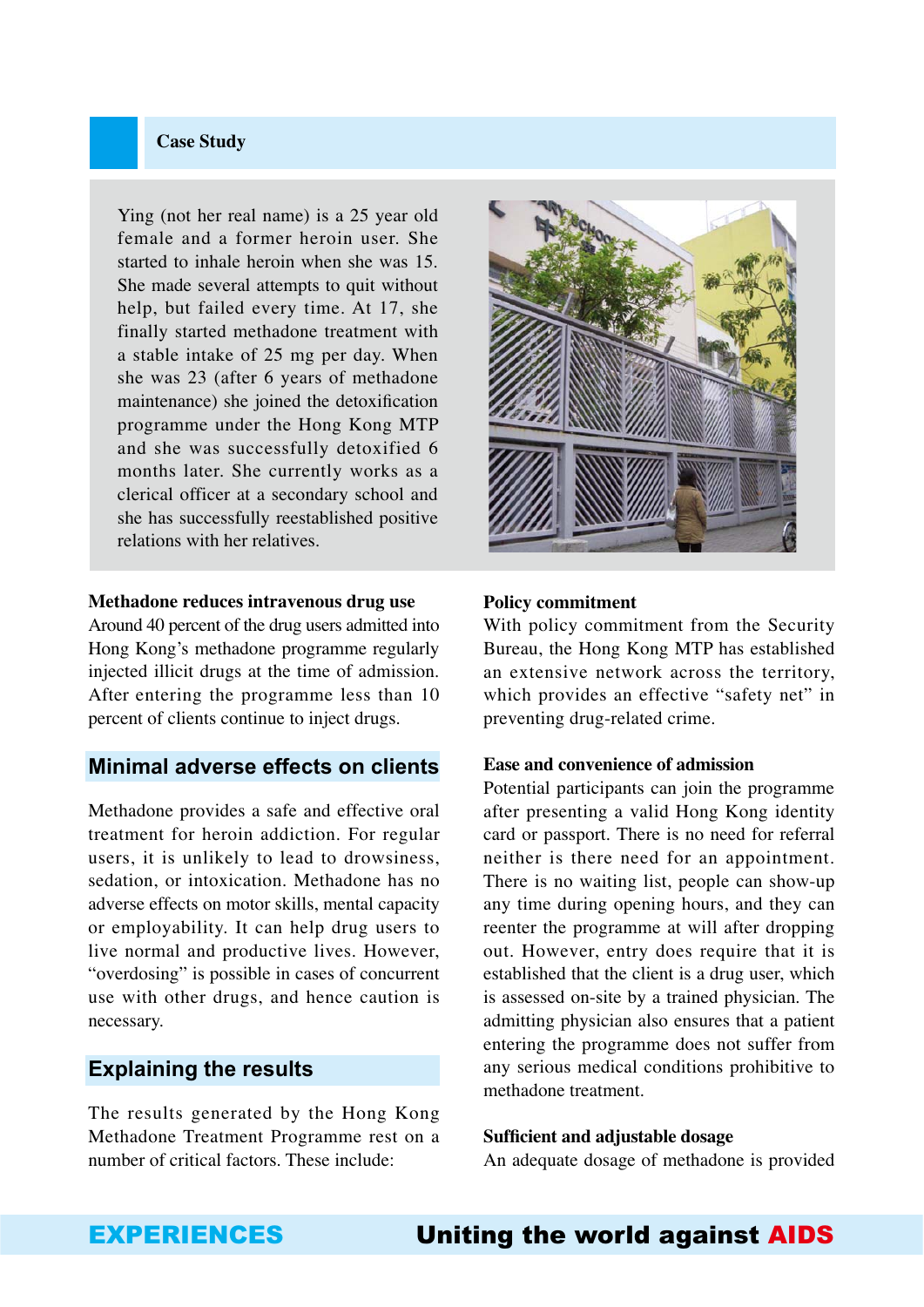to ensure compliance and prevent relapse into heroin use.

### **Affordability**

Participants are required to pay just 1 HK\$ per dose (23 HK\$ for non-residents). The very low costs of participating in the programme constitute a critical cornerstone of its success.

#### **Protection of clients and confidentiality**

User records are strictly confidential and are not shared with law enforcement or other government departments.

#### **Ease and convenience of access**

Hong Kong has built up a system with a high degree of coverage. There are 20 communitybased clinics across the territory, usually located alongside other healthcare services. Due to the high coverage of clinics, about 60 percent of Hong Kong's heroin users live within 1.5 km of a methadone clinic<sup>2</sup>. Equally important, opening times extend beyond office hours and methadone is available from 7:00 to 22:00 to facilitate those who are employed and working.

|                      | Opening hours for Hong Kong's<br>methadone clinics. |        |                                                     |
|----------------------|-----------------------------------------------------|--------|-----------------------------------------------------|
| Type                 |                                                     | Number | Service Hours                                       |
| <b>Whole Day</b>     |                                                     | 5      | $7:00$ to $22:00$                                   |
| <b>Evening Only</b>  |                                                     | 12     | $18:00$ to $22:00$                                  |
| <b>Special Hours</b> |                                                     | 3      | 13:00 to 20:00<br>7:00 to 17:00<br>15:00 to $22:00$ |





*2 Tak Ting P Pang & Shui Shan Lee, Measuring the geographic coverage of methadone maintenance programme in Hong Kong by using geographic information system (GIS), International Journal of Health Geographics, 30 January 2008.*

# EXPERIENCES Uniting the world against AIDS